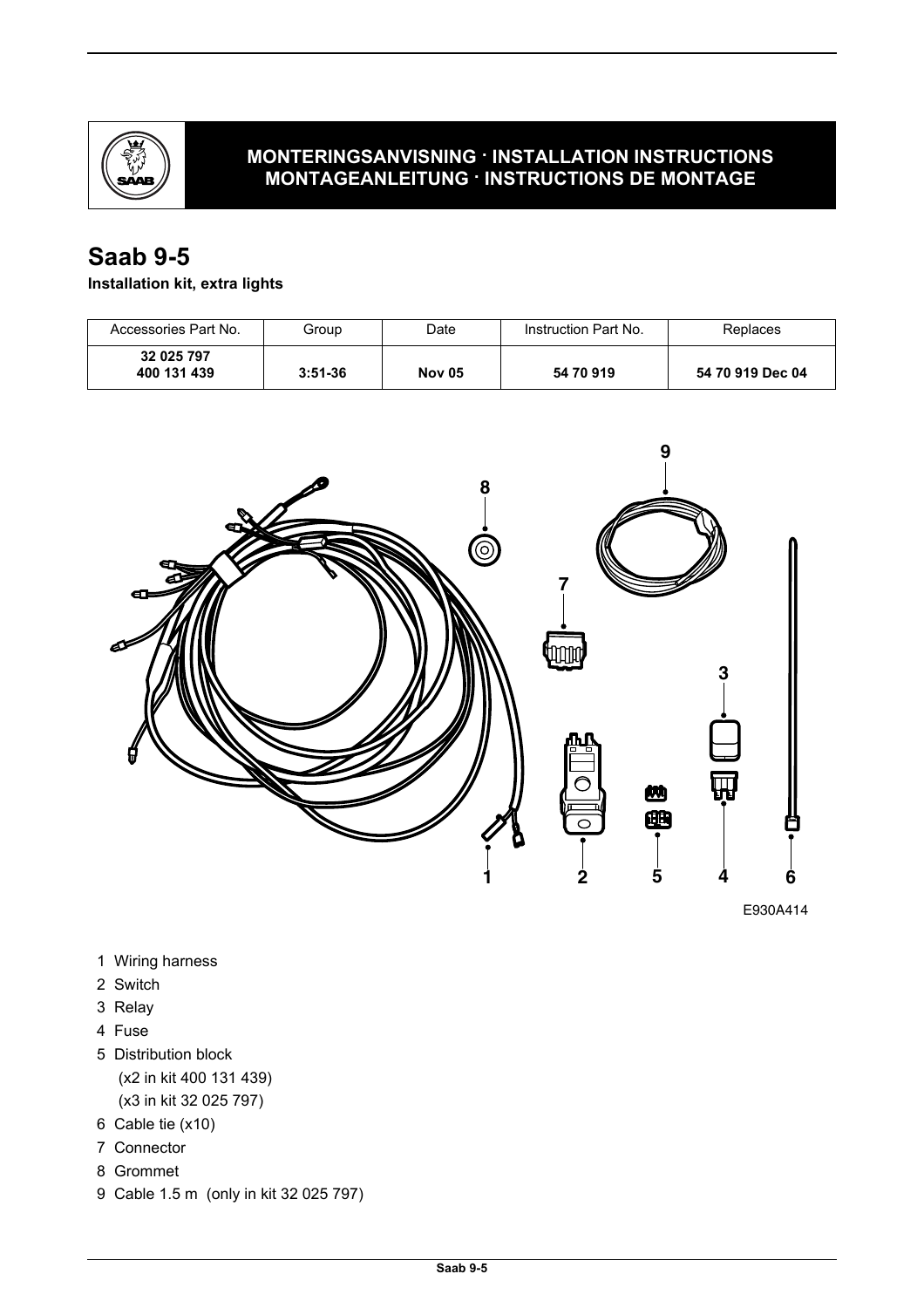

## **WARNING**

When routing and securing wiring harnesses check that the wiring harness is not trapped. Incorrect fitting can cause damage to the wiring harness and short circuit/fire.

- 1 Remove the battery, detach the MAXI fuse holder and remove the battery tray.
- 2 Open the cover on the main fuse box and lift up the relay board by first pressing in the four catches.
- 3 Detach and lift up the main fuse box in the engine compartment. Remove the cable tie from the fuse box bracket.
- 4 Remove the tape and the cable tie from the fuse box gaiter and insert the wiring into the fuse box through the gaiter.
- 5 Secure the wiring harness from the kit to the car's wiring harness with the edge of the tape touching the cable tie securing the fuse box wiring harness to the relay board.
- 6 Connect the red and red/white cable from the harness to fuse location FF8.
- 7 **Cars with halogen headlamps:** Using a junction box, connect the green lead to the white lead that runs from pin 8 (-M01) or pin 6 (M02-) on the filament monitor (relay position FR1).

**Cars with xenon headlamps, M02-03 (not US/ CA):** Using a junction box, connect the green lead to the white lead that runs from pin 6 on the filament monitor (relay position FR1).

**Cars with xenon headlamps, M04- (not US/ CA):** Using a junction box, connect the green lead to the white lead that runs from fuse 10 to main beam relay pin 5.

**Cars with xenon headlamps (US/CA):** Using a junction box, connect the green lead to the white lead that runs from fuse 10 to main beam relay pin 5.

8 Connect the cables to relay FR13 as follows:

Blue cable to position 19 Black cable to position 20 Yellow cable to position 17 Red/white cable to position 16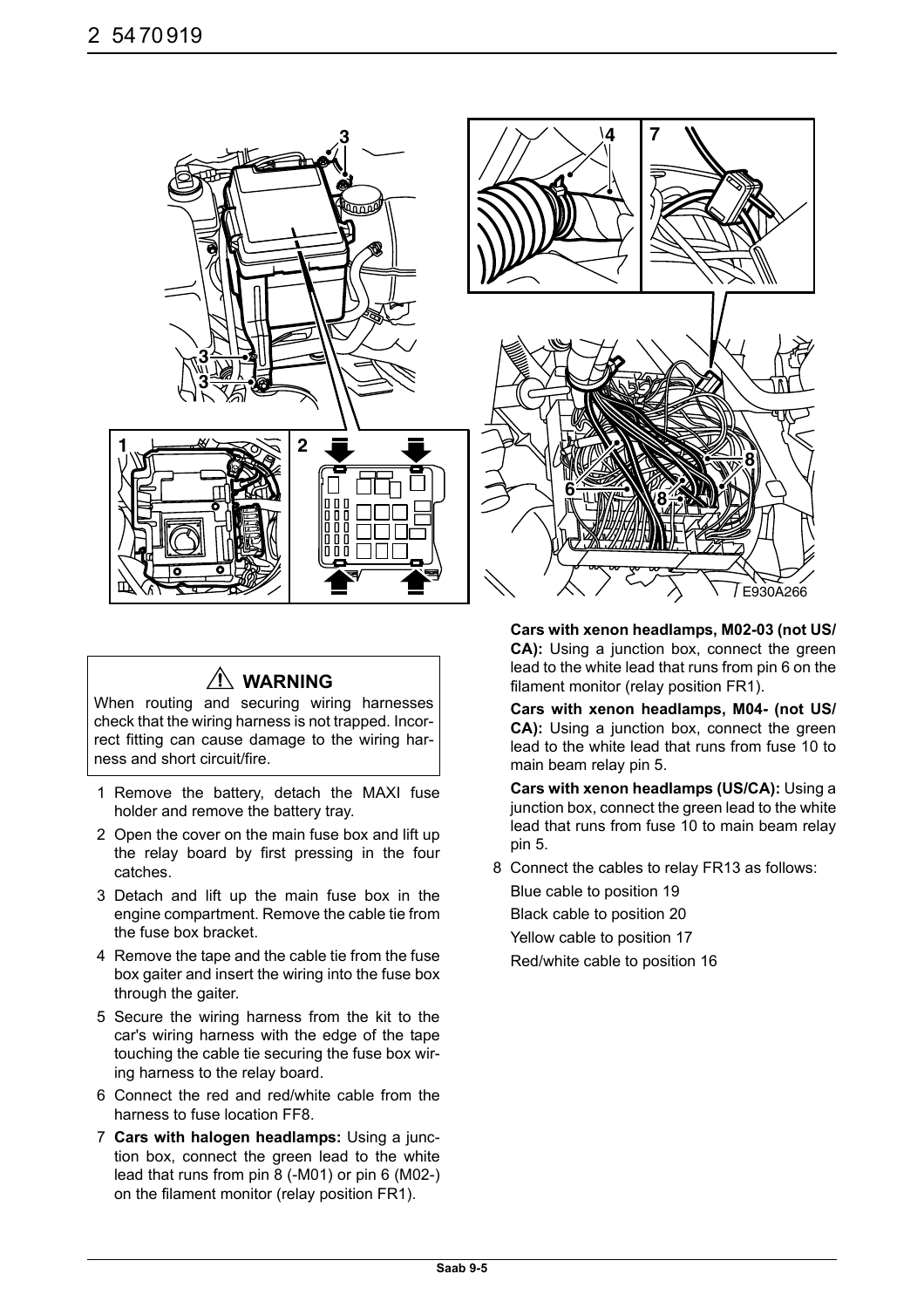

- 9 Remove the windscreen wiper arms. Use puller 85 80 144.
- 10 Remove the bonnet weatherstrip and cover panel over the bulkhead partition space.
- 11 Remove the plug to the left of the bonnet lock cable lead-through.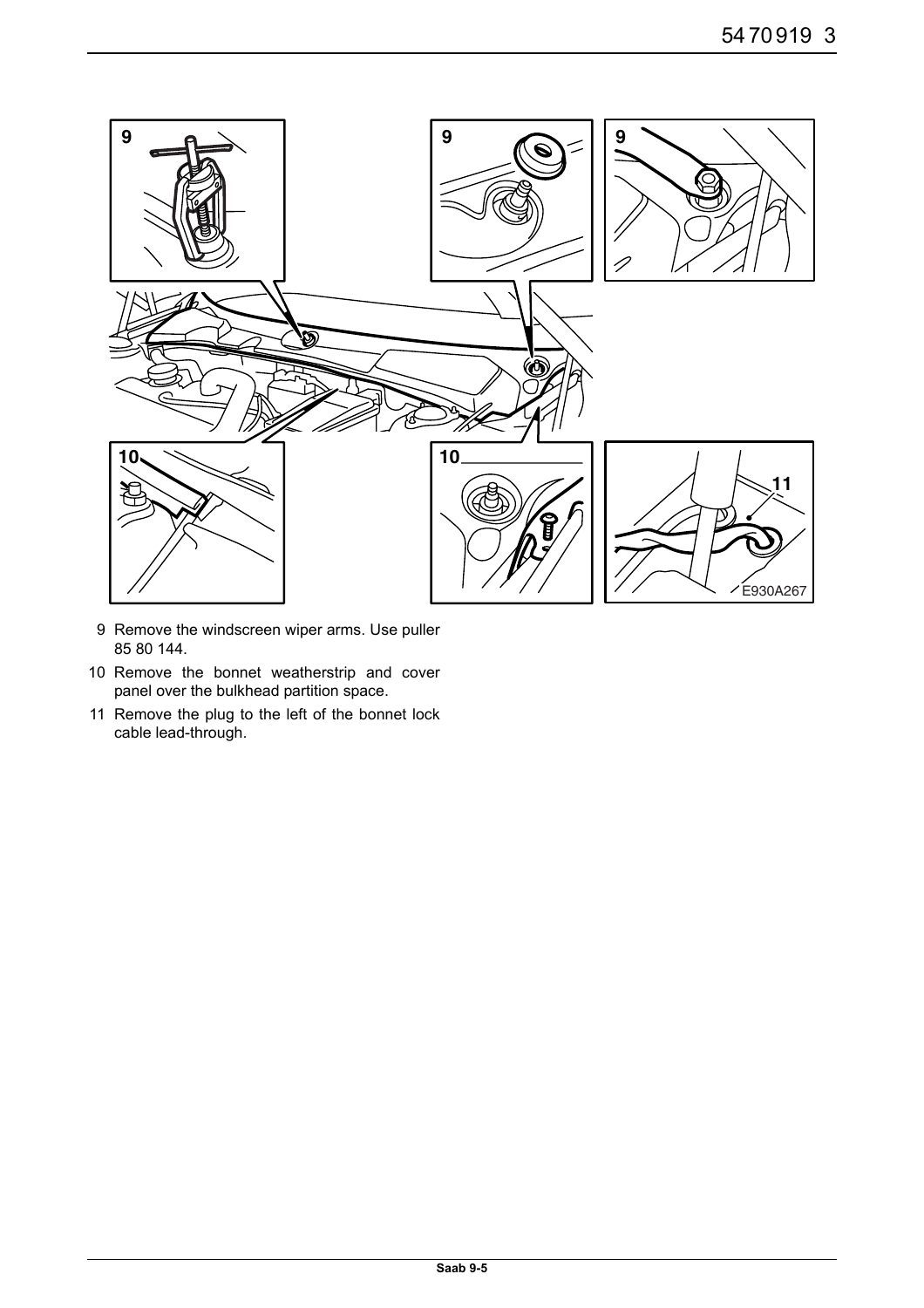

- 12 Run the wiring harness along the wiring harness duct under the ABS unit. Route the section of the wiring harness that is bound in fabric tape up under the bonnet lock cable and between the coolant reservoir and the body. Continue along the bonnet lock cable into the bulkhead space.
- 13 Connect the black cable of the wiring harness (eyelet terminal) to the rear grounding point on the left-hand structural member by the battery.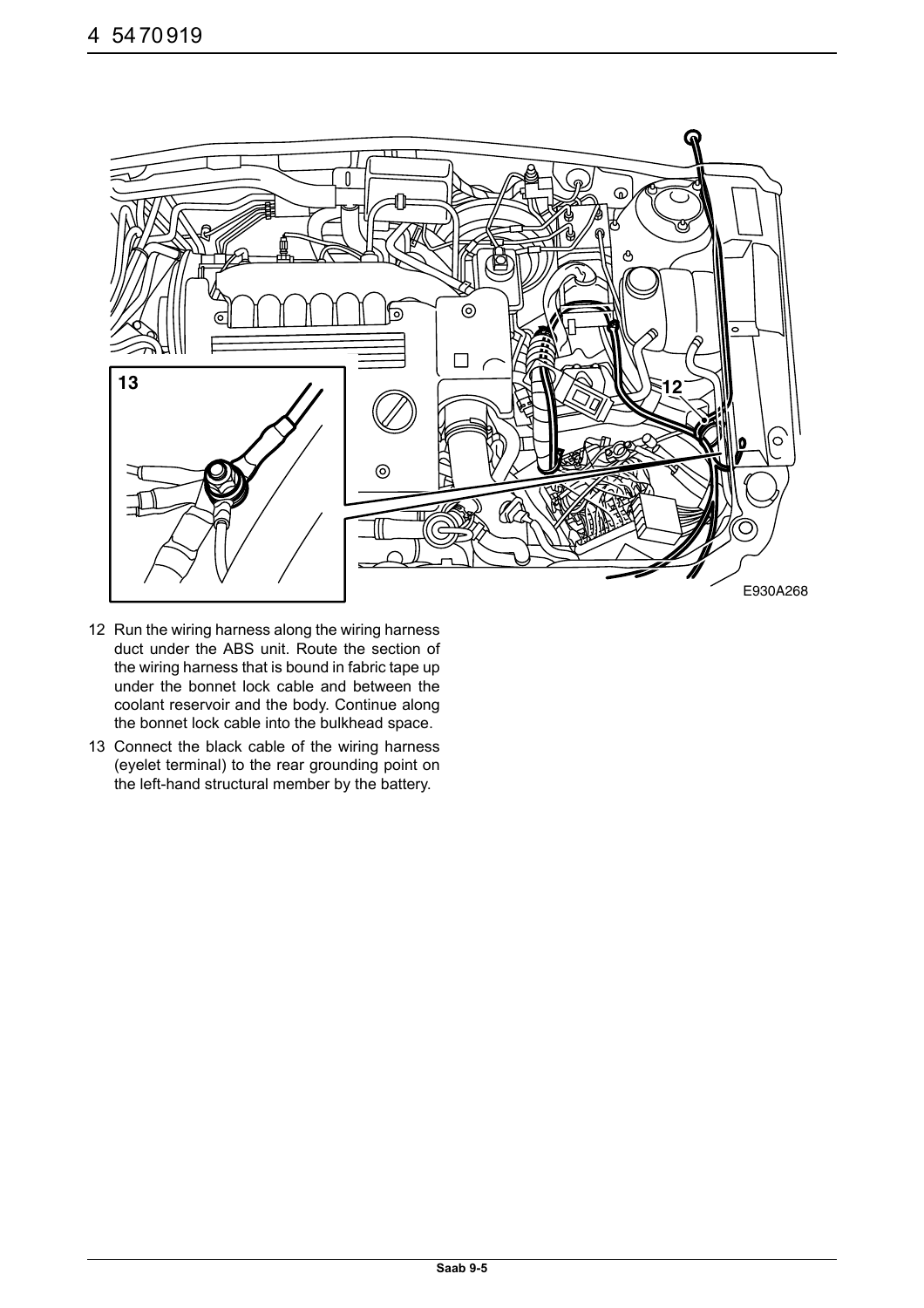

- 14 **-M05:** Remove the two outer sections of the grille by depressing the lower catch and pulling out each grille starting at the bottom.
- 15 **-M05:** Remove the left-hand direction indicator and left-hand headlamp. Run the wiring harness under the left-hand headlamp along the regular harness and out through the outer sections of the grille. The wiring harness should protrude about 20 cm.
- 16 **-M05:** Secure the wiring harness using cable ties.
- 17 **-M05:** Fit the headlamp, direction indicator and the outer sections of the grille.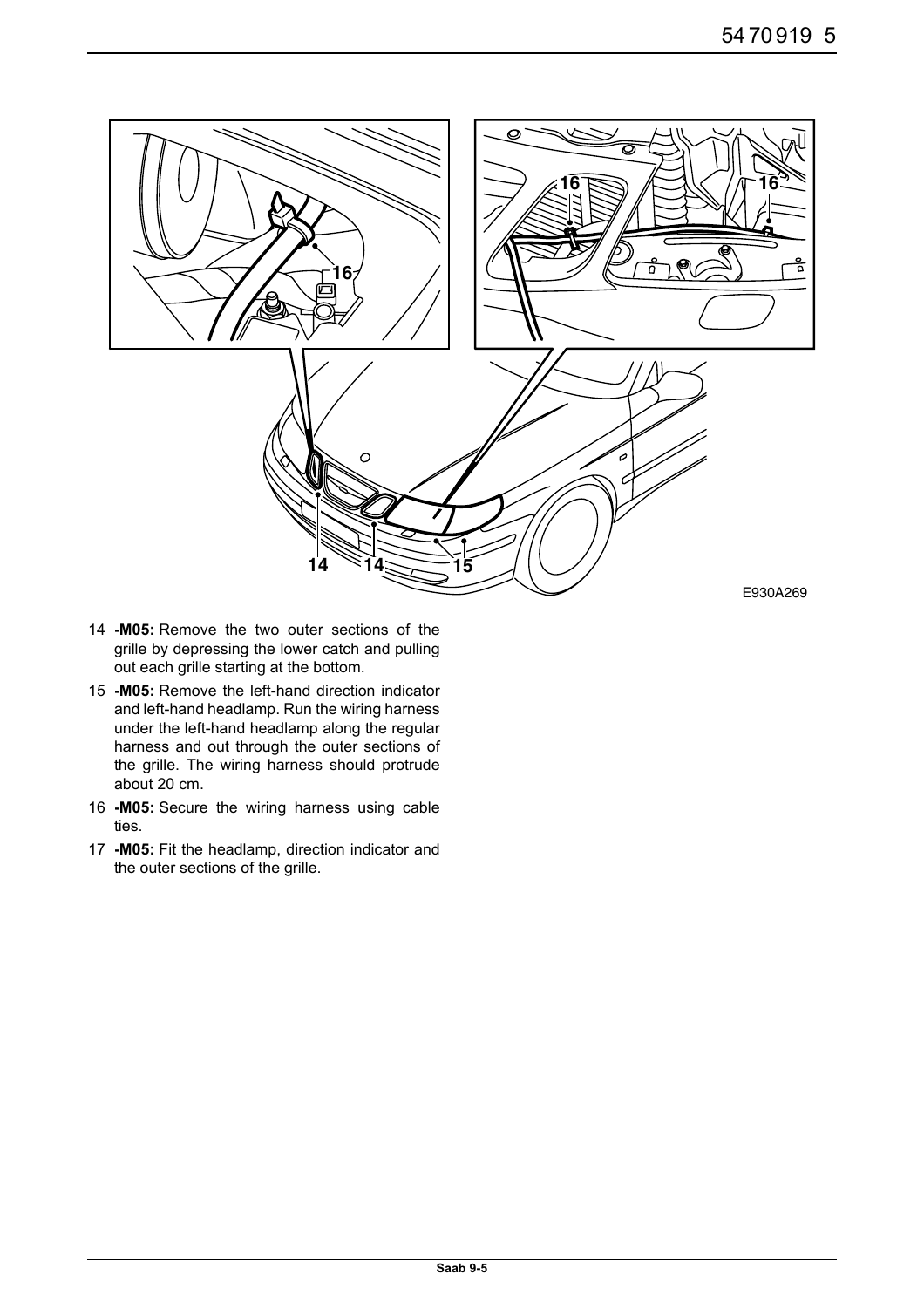



- 18 **M06-:** Remove the upper plastic clips.
- 19 **M06-:** Remove the screws from the wing liner.
- 20 **M06-:** Detach the bumper shell by detaching the hooks with a screwdriver. Fold the shell forward and position a support under the shell to avoid damaging it.
- 21 **M06-:** Remove the screws.
- 22 **M06-:** Lift out the headlamp and unplug the connector.
- 23 **M06-:** Guide the wiring harness under the lefthand headlamp along the regular harness and out through the grille at a suitable point. The wiring harness should protrude about 20 cm.
- 24 **M06-:** Secure the wiring harness using cable ties.
- 25 **M06-:** Fit the headlamp and bumper shell.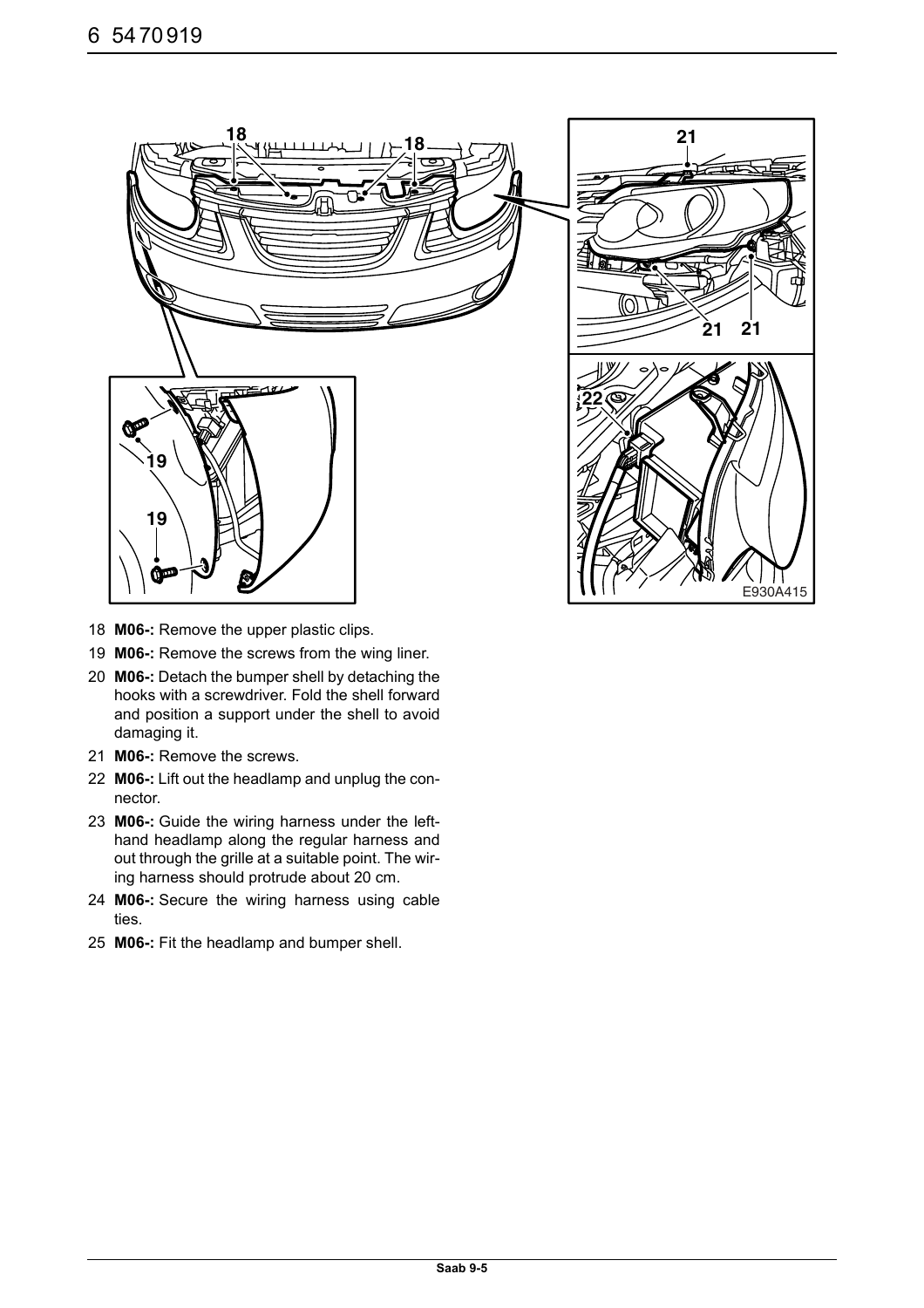

- 26 Fit the relay board into the main fuse box and refit the main fuse box.
- 27 Fit the relay in position FR13 and the fuse in position FF8 in the fuse box, and fit the cover to the main fuse box.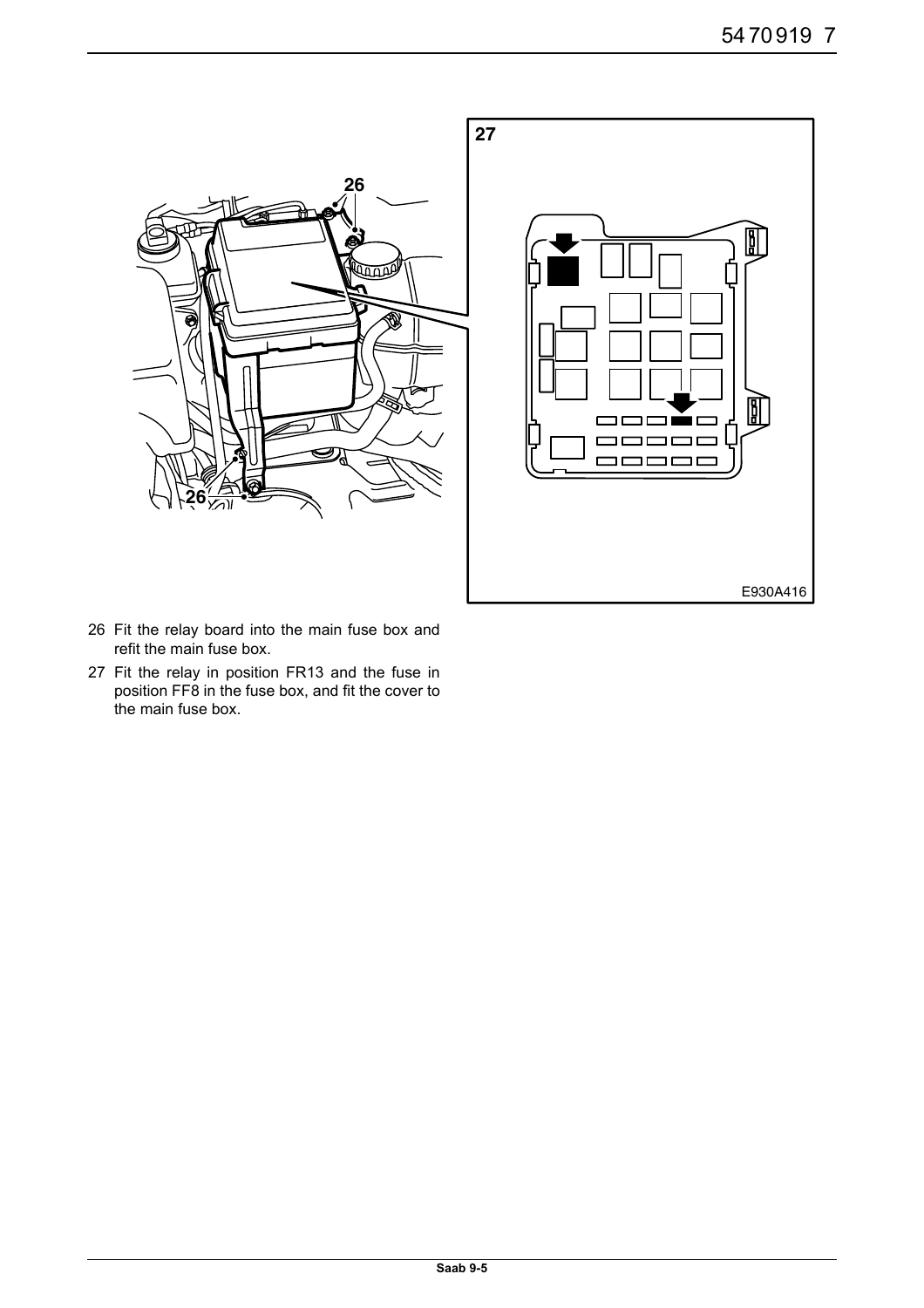

- 28 Remove the sound insulation from the pedal bracket.
- 29 Remove the light switch unit.
- 30 Drill a 7 mm hole in the insulation beneath the hole in the bulkhead space. Fit the grommet to the hole and pass the wiring harness through the grommet. Press the grommet into place and seal with Teroson T242 (part no. 30 15 781) or similar sealant.

**M06-:** If there is a vacant location for a switch to the left of the steering wheel then proceed to step 31, otherwise proceed to step 37.

- 31 Remove the top cover from the switch space between the steering wheel and driver's door.
- 32 Guide up the cables to the switch panel and fit them in the kit's connector in accordance with the table below.

| E930A417 |
|----------|
|          |

- 33 Plug in the wiring harness connector to the extra light switch and fit the switch in the switch panel.
- 34 Connect the brown cable using a distribution block to the blue/white (-M05) or yellow/grey (M06-) cable on pin 5 in the light switch connector.
- 35 Secure any excess wiring harness using cable ties. Check that the cables are not routed along hot or sharp surfaces and that they are routed away from moving parts. Fit cable ties and tape to the fuse box gaiter.
- 36 Fit the light switch unit and sound insulation. Proceed to step 47.

| Pin            | Colour    |
|----------------|-----------|
| 1              | <b>BN</b> |
| $\overline{c}$ | ΒK        |
| 3              |           |
| 4              |           |
| 5              | GN        |
| 6              |           |
| 7              |           |
| 8              | ВL        |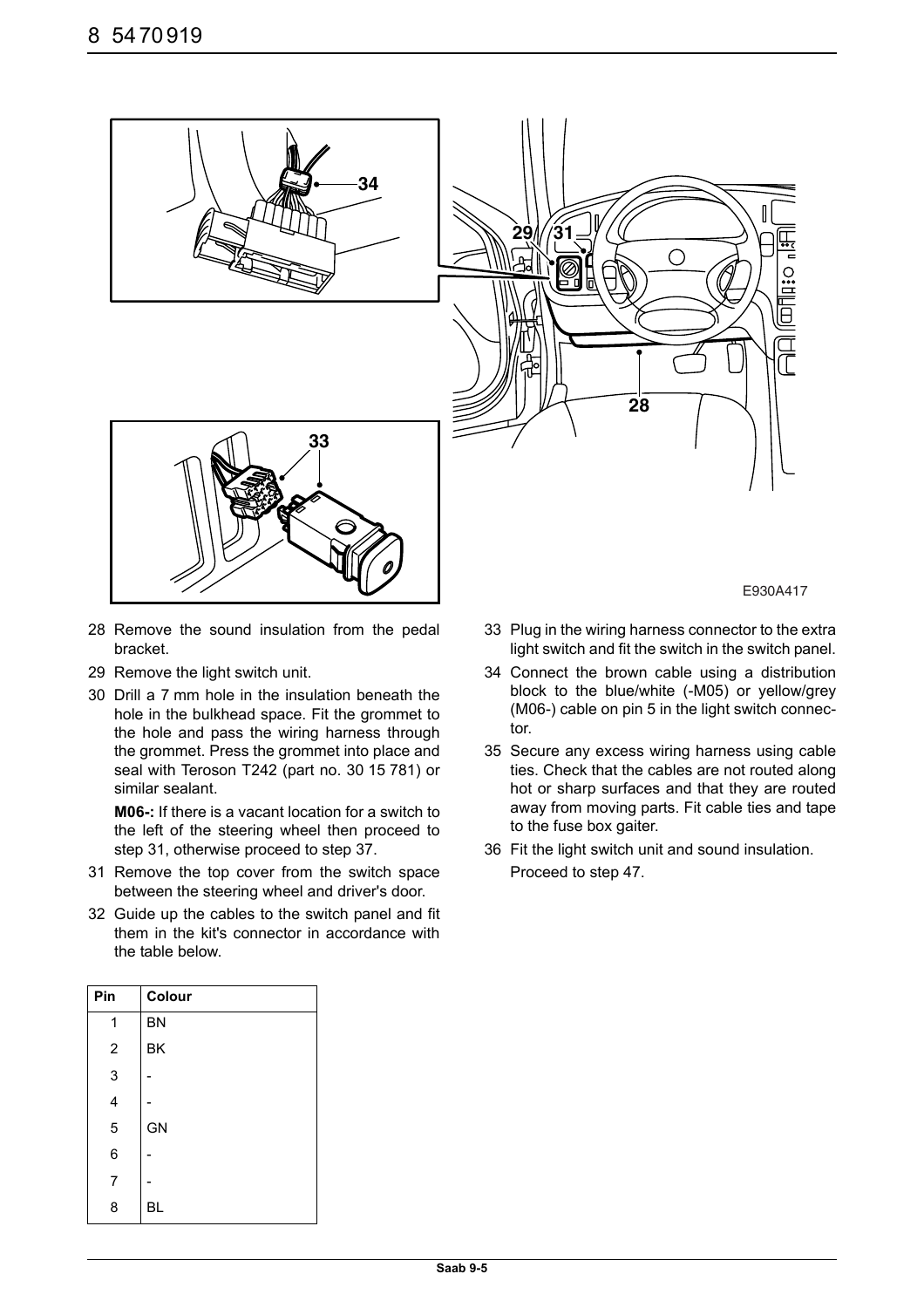

- 37 Remove the ACC unit.
- 38 Route the cables under the steering wheel and on to the centre console.
- 39 Remove the cover from the centre console switch panel.
- 40 Route the cables on to the switch panel and fit them into the kit's connector in accordance with the table below.

| Pin         | Colour    |
|-------------|-----------|
| 1           | <b>BN</b> |
| $\mathbf 2$ | ΒK        |
| 3           |           |
| 4           |           |
| 5           | GN        |
| 6           |           |
| 7           |           |
| 8           | ВL        |

41 Connect the brown (BN) cable using a distribution block to the kit's brown (BN) cable. Route the brown cable back to the light switch.

#### **Note**

The switch's button is fitted with the straight side down, and it may need to be adapted slightly to fit in the switch panel.

- 42 Plug in the wiring harness connector to the extra light switch and fit the switch in the switch panel.
- 43 Fit the ACC unit.
- 44 Connect the brown cable using a distribution block to the yellow/grey (YE/GY) cable on pin 5 in the light switch connector.
- 45 Secure any excess wiring harness using cable ties. Check that the cables are not routed along hot or sharp surfaces and that they are routed away from moving parts. Fit cable ties and tape to the fuse box gaiter.
- 46 Fit the light switch unit and sound insulation.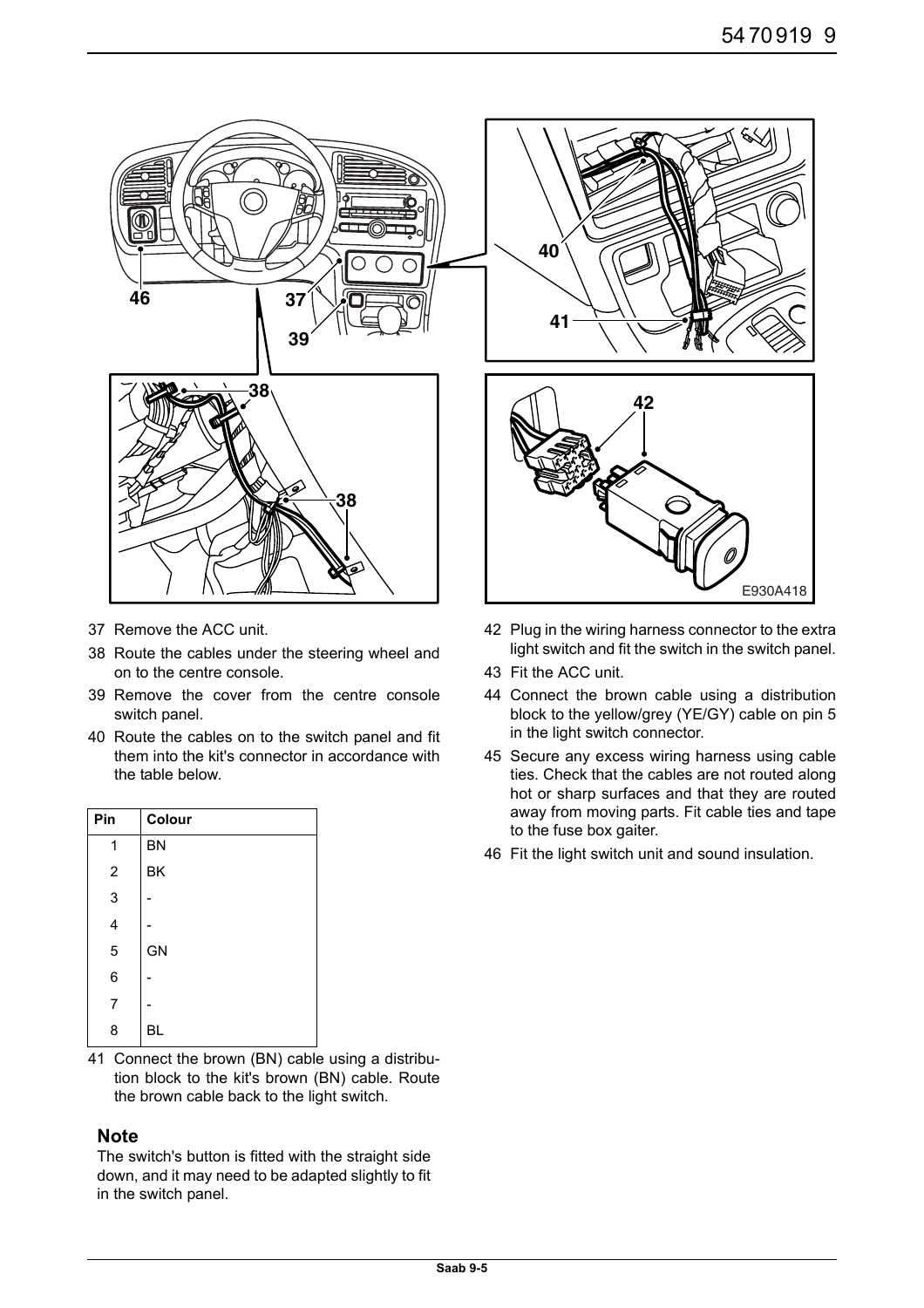

- 47 Fit the cover over the bulkhead space and the bonnet sealing strip.
- 48 Fit the windscreen wiper arms.
- 49 Fit the battery tray and the battery. Connect the battery.
- 50 Connect the red (RD) cable from the kit (eyelet terminal) to the positive battery cable.
- 51 Turn the ignition key to ON and check the function of the extra lights and the instrument illumination.
- 52 Check that the function of the extra lights complies with the regulations of the country in question. Align the extra lights.
- 53 Adjust the time and date on the clock and, if a non-Saab radio is fitted, program the radio code.